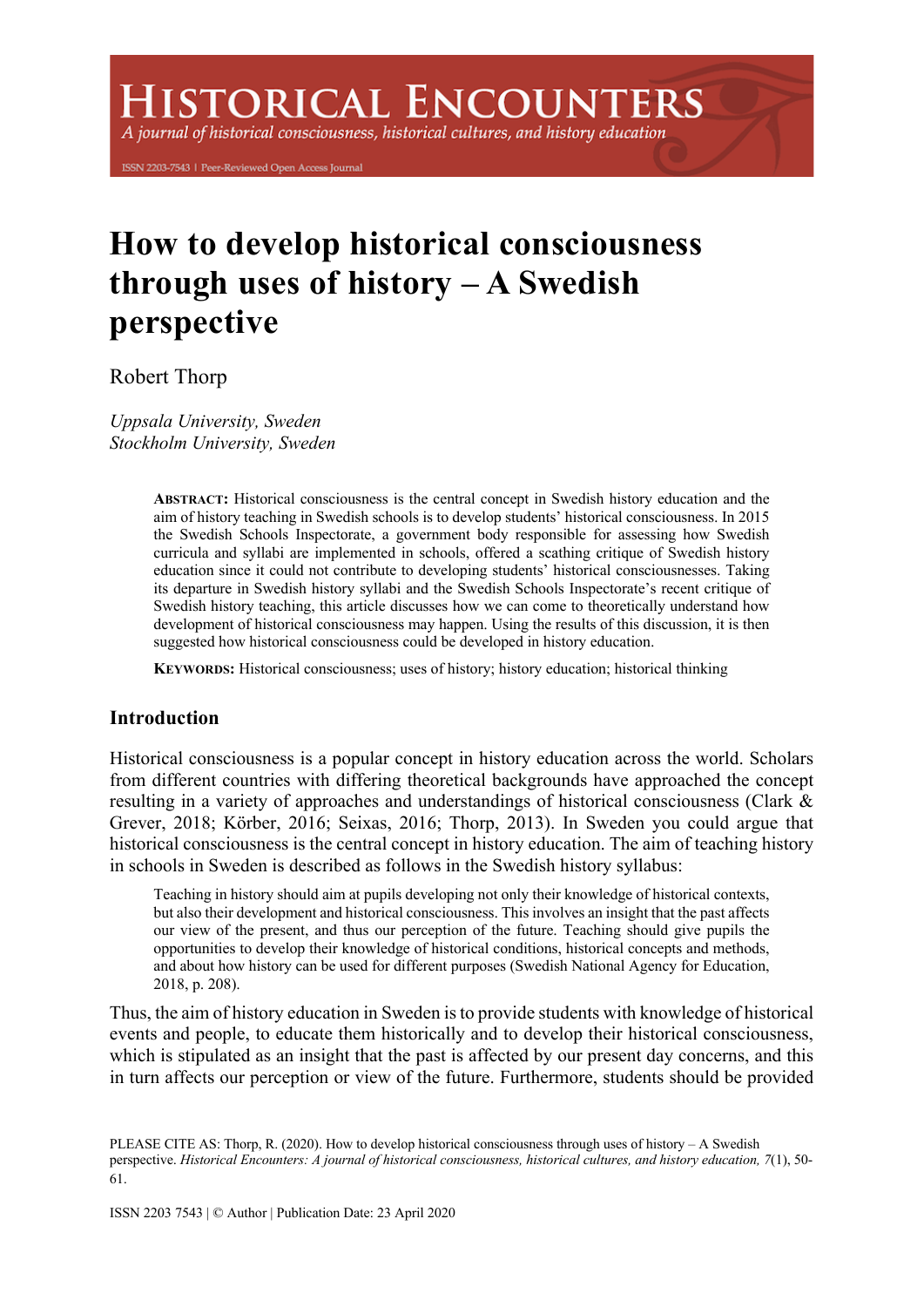with an understanding of how history can be used in different ways. What we get here is history education that goes well beyond just learning historical facts; students should also develop skills to construct history and to develop their historical consciousnesses.

In 2015, the Swedish Schools Inspectorate (SSI), a government body responsible for assessing quality and implementation of curricula and syllabi in Swedish schools, completed a survey of the state of history education in Swedish lower secondary schools that was highly critical of the history education surveyed. In their survey of history education in 27 Swedish lower secondary schools spread across the country, a picture of history education is presented that to a very high extent is focused on the dissemination of historical facts (Skolinspektionen, 2015).

When it comes to whether the observed history education can develop an understanding among students of how history can be used for various purposes, the SSI see grave deficits (Skolinspektionen, 2015, pp. 6–7). The SSI highlights a number of problems with this, but the most central problem is that history education that does not deal with how history can be used for various purposes cannot develop students' historical consciousness and thereby the central aim of Swedish history education cannot be met. The conclusion then, is that Swedish schools cannot provide their students with history education that enables them to pass their history courses (Skolinspektionen, 2015, p. 21). This conclusion rests on the assumption that it is only through history education aimed at developing students' understanding of uses of history that their historical consciousnesses can be developed, that is, the central aim of history education in Sweden. That historical consciousness is developed through uses of history is also a common assumption in Swedish history educational research (cf. Eliasson, Alvén, Rosenlund, Rudnert, & Zander, 2012; Karlsson, 2014; Nordgren, 2016).

The aim of the present text is to engage in a theoretical discussion of how we can understand the theoretical assumption that history education focussing on uses of history can develop students' historical consciousness, using the Swedish history syllabus and Swedish Schools Inspectorate's report from 2015 as a starting point. My contention is that this will in turn contribute to the ongoing discussion among researchers in history education as well as history teachers regarding what educational practice that can contribute to developing students' historical consciousness, but also how we can understand this as a legitimate aim for history education. In order to do this, I will begin by discussing the SSI report from 2015 and then move on to a discussion of how we can understand a theoretical connection between uses of history and historical consciousness, departing both from the SSI report and Swedish history educational research, where I highlight what I hold to be central problems in the Swedish history syllabus, the Swedish Schools Inspectorate's report, and Swedish history educational research. Finally, I will present a proposal for how we could theoretically understand this link and then I will suggest what this could mean for history educational practice.

The aim of the present text is to contribute to and inspire new thoughts on how Swedish history teachers can approach uses of history and historical consciousness in a classroom situation in order to develop historical consciousness, but also contribute to the academic debate of how we can understand and approach these central history educational concepts. Even though this discussion will be limited to the Swedish context, it is my belief that, since historical consciousness is indeed a concept that is used and discussed internationally and that is generally perceived as vague and difficult to apply in educational practice (Clark & Grever, 2018), this could be of interest to an international audience as well.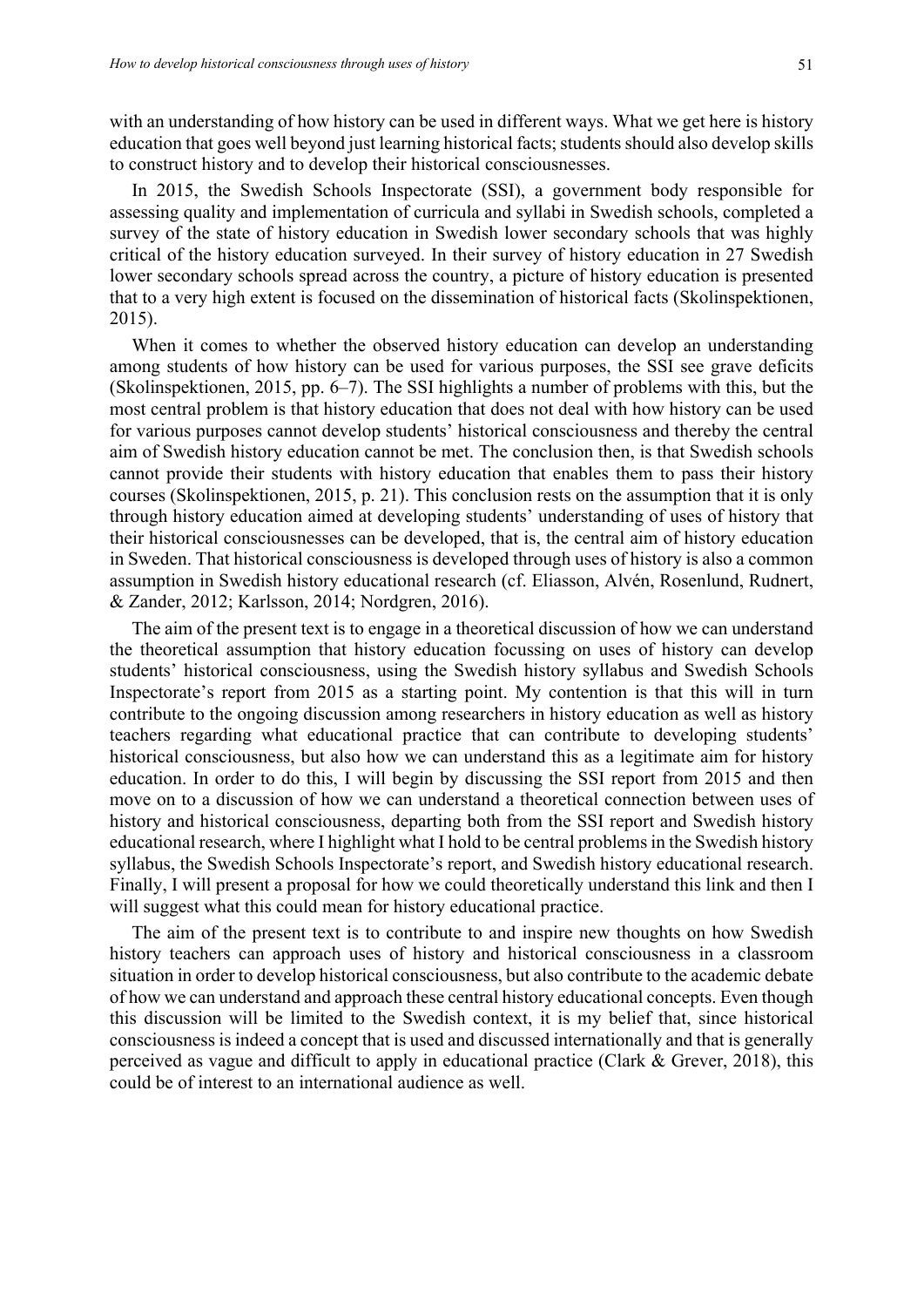#### **Uses of history**

Since the SSI report makes the assertion that we can only develop historical consciousness in history education through uses of history, we will begin by looking closer at what the SSI writes about uses of history in order to reach a more precise understanding of what the SSI regards as wanting in the observed history education and what it proposes that history teachers should do in order to develop students understanding of uses of history and historical consciousness. Regarding uses of history, the SSI writes that:

The syllabus emphasizes that students should develop knowledge of how history can be used for different purposes and an understanding for how historical narratives are used in society and in everyday life. This is what history educational research calls uses of history (Skolinspektionen, 2015, p. 19).

One way to understand this is that uses of history should be understood as the use of history for a particular purpose. As soon as we use history in order to achieve something, we make a use of history. Another understanding of the concept that is akin to the one above is that uses of history should be perceived as the "communicative process when aspects of the historical culture [sic!] are applied to communicate meaning and action-oriented messages" (Nordgren, 2016, p. 481). With this view of the concept we have a focus on how history is used to communicate certain messages in order to create a certain understanding or inspire action. Swedish historian Klas-Göran Karlsson is generally regarded as the person who introduced the concept of uses of history in a Swedish context, and he is also the author of a well-known typology specifying different uses of history. According to Karlsson, history can be used for the following aims:

- *Morally:* to discover and show injustices committed in the past;
- *Existentially:* to remember, create meaning in life and build identities;
- *Ideologically:* to justify or argue for something and to create meaning in the past;
- *Politico-pedagogically:* to illustrate, acknowledge or create debate;
- *Scientifically:* to obtain or create new knowledge through an analytic and methodological process;
- *Non-use*: to conceal or to make certain historical events or people fall into public oblivion (Karlsson, 2014, pp. 73–78).

Thus, the typology describes the different ways in which we can use history to create meaning and inspire action. Through applying the typology, we are able to say something about why history is used the way it is.

There are three aspects of this understanding of uses of history that can be perceived as problematic in relation to the SSI report and its criticism of Swedish history education. The first aspect is related to the definition of the concept as such. If uses of history should be understood as making use of history or a communicative process in which we make use of history for various purposes, it becomes hard to say what would not qualify as a use of history, especially in history education. It seems a teacher of history would be more or less forced to use history when she tries to disseminate a certain content to her students with this view of the concept. We should probably not understand the SSI's criticism of Swedish history education as if it did not contain any uses of history in this way, but rather that the observed history education did not invite students to reflect on their own or others' uses of history.

In other words, we should not regard the use of history itself as the primary issue (for obvious reasons), but rather the ability to reflect on the use of history and what it may pertain to. This is a subtle but important distinction to make since it may guide us towards what history teachers should do when they teach uses of history in order to develop historical consciousness: to contribute to an insight of how history can be used to obtain certain things. In this sense Klas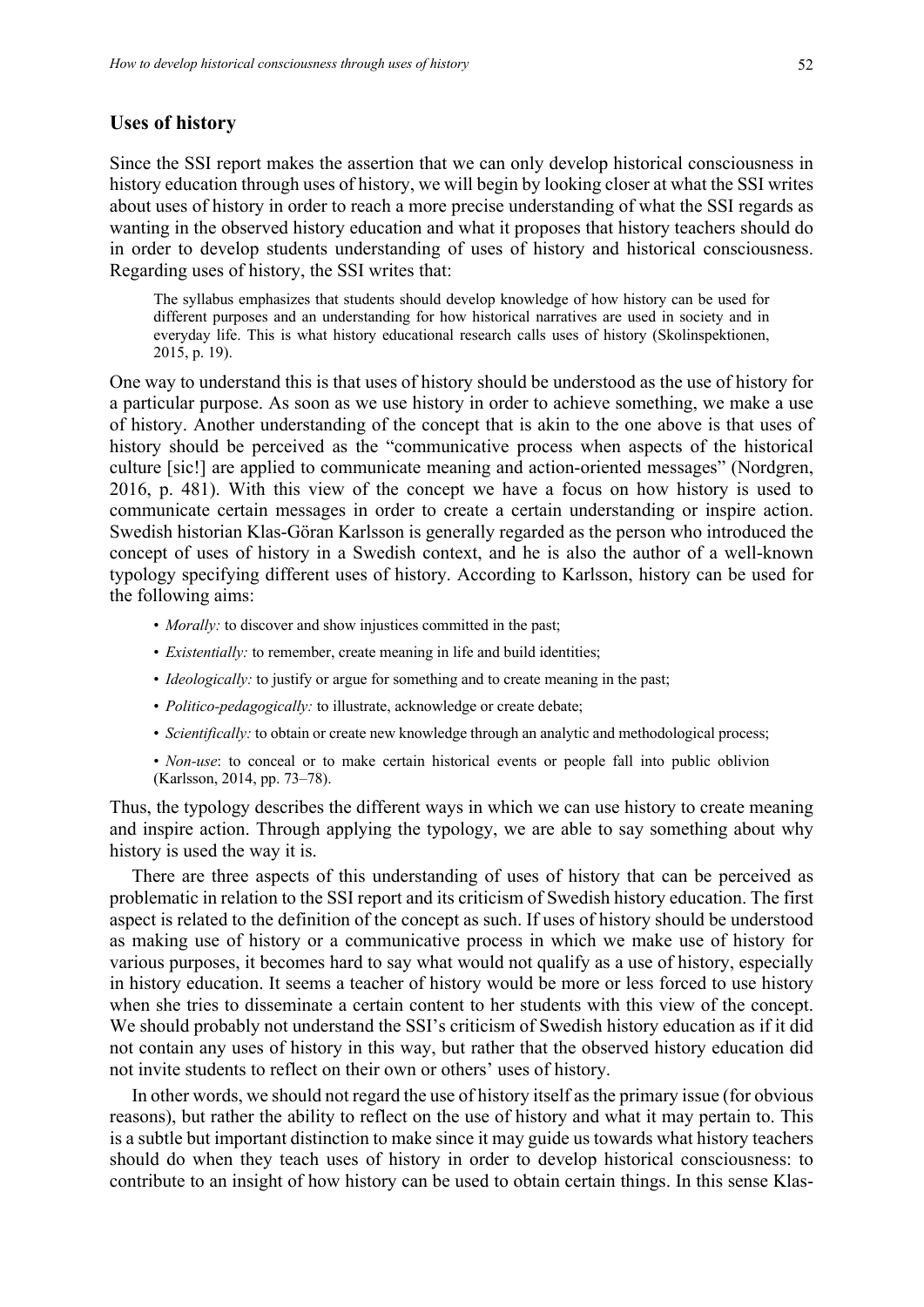Göran Karlsson's typology can be a very powerful tool to inspire such an understanding. This, however, takes us to the second problematic aspect.

This problem relates to the level on which an analysis of uses of history is made. Klas-Göran Karlsson's typology deals with how we can categorize various motives behind certain uses of history. For this reason, the analysis will not be conducted at the level of the historical text or narrative, but rather with which mental (or other) conditions that lie behind a certain use. This can be a daunting analytical task, for reasons I will explain below. We can, for instance, take a short quotation from a history textbook:

The Cold War started in Eastern Europe. When World War II ended the Russian army [sic!] controlled the whole area between the border of the Soviet Union and Berlin. Stalin knew to take advantage of this situation. He wanted to create a belt of friendly nations along the Soviet border, and during the following years he made sure that Poland, Czechoslovakia, Hungary, Romania and Bulgaria were given communist governments. They made treaties with the Soviet Union, and they all had to accommodate Russian troops [sic!] within their borders. In reality they became servant states to the Soviet Union (Öhman, 1996).

To begin with it can be hard to ascertain with which motives the author of this text made use of history. It could be a moral use of history, since the quotation highlights injustices committed in the past by Stalin and the Soviet Union after the end of World War II. It could also be an ideological use of history since the author seems to try to create a certain kind of meaning or understanding of the past, and to argue for a certain way to perceive the historical event at hand. It may well also be a politico-pedagogical use of history since the purpose could be to acknowledge, illustrate or create debate about what happened after the end of World War II in Eastern Europe. It could furthermore be an existential use of history since a description as the one above can be used to remember, create meaning and build identities. It could also be a scientific use of history as the narrative above could be the result of analytical and methodological efforts on the part of the author. Finally, we can also say that this could be a non-use of history since what is portrayed above omits the actions of the Western allies after World War II and how that could have contributed to an escalation of the conflict that later became the Cold War.

Another difficulty in making an analysis is that a narrative like the one above can then be used in a number of different ways. A teacher of history could, for instance, use the narrative to illustrate the wrongdoings of the Soviet Union, to show a partial and simplified way of explaining the origins of the Cold War, et cetera. Swedish history educational researcher Kenneth Nordgren developed and analytical model in order to facilitate analysis of how history can be communicated and the function that may have, but also here a difficulty is to ascertain which mental or psychological conditions that may have caused the communication of history and to say something about how it was perceived by others (Nordgren, 2016).

You could argue that this is not a weakness in the typology, model or concept, but rather a strength since it more or less forces us to reflect on how complicated and multifarious a use of history can be, in a way which enables an understanding of how history affects us in our contemporary times and the future. This means that history teachers could apply Karlsson's typology or Nordgren's model in order to induce their students to reflect on how history is used. This is where we come to the third problematic aspect: if a student should reflect on uses of history to develop his or her historical consciousness (as the SSI report and some Swedish history educational researchers suggest), how can we then understand the relationship between uses of history and historical consciousness?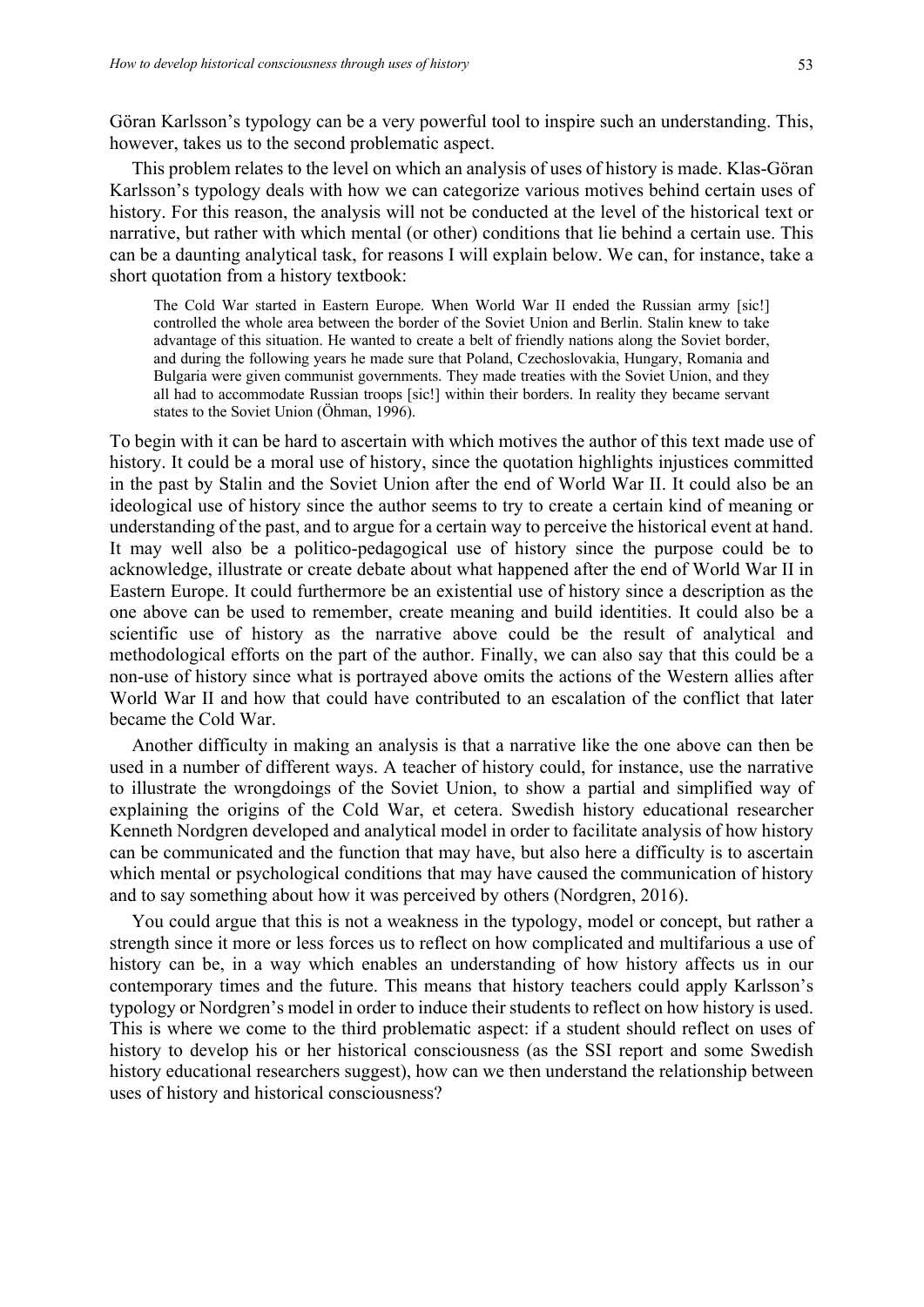#### **Uses of history and historical consciousness**

If we understand uses of history as a use of history or the reflection on a use of history, how can we understand the theoretical connection to historical consciousness? The SSI writes that the observed history education could have developed students' historical consciousnesses if they had been given the opportunity to "reflect on how agents of the past made use of the past and how we today choose to use certain parts of the past" (Skolinspektionen, 2015, p. 21), when, for instance, historical fiction is used in history education. The point here is that "the reflection on how history can be used [is] an ability that clearly creates connections between different temporal dimensions" (Skolinspektionen, 2015, p. 21). What is then a historical consciousness and how can it be developed? The SSI writes that:

A central part of a developed historical consciousness is to mentally move in different directions between different temporal dimensions […]. Students must be able to reflect on the ways through which we have been created by the past. Here the direction flows from the past to the present. But they also have to be able to reflect on how we and others use the past according to present-day needs and challenges. Here the direction is changed and the move now starts in the present and flows towards the past towards different usable pasts that may be constructed as history. A use of history takes place when someone turns towards the past to fulfil political, moral or existential needs, for instance, in the present time (Skolinspektionen, 2015, pp. 19–20).

From the quotation above we can discern an understanding of historical consciousness that is inspired by Danish history educational researcher Bernard Eric Jensen's interpretation of the concept. Jensen in turn builds his understanding of historical consciousness on German historian Karl-Ernst Jeismann's version of the concept (Jeismann, 1979). Jensen claims that Jeismann presents four definitions of what historical consciousness can be:

- 1. Historical consciousness is the omnipresent awareness that all human beings and all directions and forms of co-existence that they have created exist in time, meaning that they have an origin and a future and do not represent anything stable.
- 2. Historical consciousness incorporates the connection between interpretation of the past, understanding of the present and perspective on the future.
- 3. Historical consciousness is how the past is present in representations and conceptions.
- 4. Historical consciousness rests on a common understanding based on emotional experiences. This common understanding is an essential part of the construction and enforcement of human societies (Jensen, 1997, p. 53).

Jensen then argues that the second definition should be regarded as the real definition of historical consciousness and we then get an understanding of historical consciousness as something that incorporates the connection between different temporal dimensions, similar to the one we encounter in the report from the SSI. This way of understanding historical consciousness can be called the multi-chronological understanding of the concept (Ammert, 2008), and it has become the completely dominant understanding of the concept in Swedish history educational research (Thorp, 2013). There are, however, two problematic aspects of the multi-chronological understanding of historical consciousness that I would like to focus on. The first aspect has to do with what historical consciousness becomes and how it may be expressed. If we interpret the definition of historical consciousness literally, it seems as if historical consciousness then becomes the ability to view our existence from three temporal dimensions and that when we express such an ability, we are in fact expressing our historical consciousness. This could be regarded as a rather trivial phenomenon (for further discussion of this, see Thorp, 2017). We can assume that most students in Swedish (and other) schools are aware that there is a past that is connected to the present and that this in turn will affect the future. History education can certainly contribute to increasing students' knowledge of the past in order to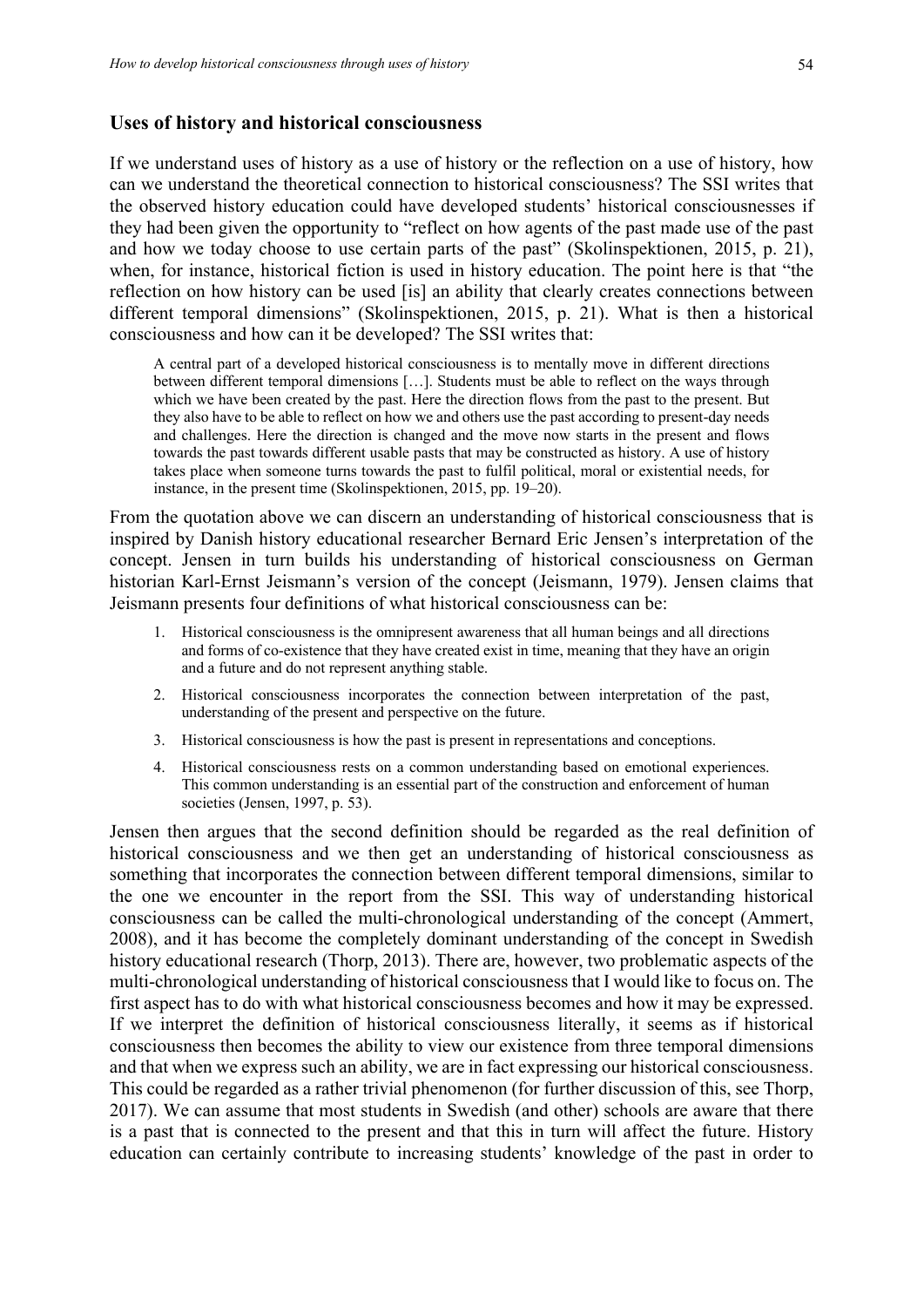develop their understanding of their present and future, but it is hard to see why a focus on uses of history would be the only or best way of doing so.

Furthermore, and this is the second problematic aspect, it becomes difficult to theoretically understand the relationship between uses of history and historical consciousness that we can assume should exist in order for the SSI to make the strong and critical assertions about Swedish education that it made. In other words, if historical consciousness is the connection between interpretation of the past, understanding of the past and perspective on the future and uses of history is the use of history or the reflection on a use of history, there is a great risk that education about uses of history and historical consciousness would entail nothing more than the rather commonplace assertion that we do use history (albeit for different reasons) and that when we do so we move through different temporal dimensions. Below I will propose an alternative way of understanding uses of history and historical consciousness that evades the problems discussed above. I will then suggest how these concepts can be approached in history education.

#### **A proposal on how to develop historical consciousness through uses of history**

A good principle to follow in any theoretical presentation is that it is of vital importance to try to be as precise and detailed about the concepts you are using as possible, and I will try to adhere to this principle in what I write below. Since both uses of history and historical consciousness, deal with things pertaining to history, a good starting may be to specify how we can understand the concept of history. History has many connotations, but the dominant understanding of history in history educational research is one that stipulates history as something separated from and qualitatively different than the past. Dutch history educational researcher Arie Wilschut argues that a linear perception of time is a central element in this view of what history is. A linear understanding of time means that the past is different from the present and that it is also irrevocably lost. What once was will never come back. What we instead have to do is to recreate the past, to reconstruct it. Wilschut claims that when we started to perceive time as linear this also meant that we started to perceive history in a qualitatively different way. Since a linear perception of time meant that we no longer could rely on tradition and *status quo* to understand the world, we had to find another way of doing so. The solution to this problem was the introduction of history as the serious and scientific study of the past (Wilschut, 2012).

This in turn creates epistemological concerns: how can we come to know something that does not exist any longer? The most common answer to that question is through critical and methodologically structured inquiries into the sources the past has left behind. In that way you can argue that history is indeed qualitatively different from the past: history is quite simply the critical methodological reconstruction of the past (Berge, 1995; Torstendahl, 1971). Here the individual historian becomes a central person in the creation of history since history does not primarily deal with how to collect facts or sources from the past, but rather how to deliberately interpret and create an understanding with the help of these facts and sources (Barthes, 2001; Retz, 2016). This in turn gives rise to a contingency and historicity regarding history and the historians that create it. Historical truth does not primarily depend on its proximity or correlation to the past (cf. Roth, 2012), but rather in the plausibility of the historian's interpretation and reconstruction of the past. In this way history to a great extent deals with the reconstruction or creation of history, since its value and veracity depend on whether it is the result of a scientific study of the past (Parkes, 2011). If we follow this line of reasoning, interpretation and reconstruction then comes to form the core of what constitutes history and if we disregard this aspect it could be argued that we in fact are doing something else (cf. Lévesque, 2008; Wineburg, 2001). This is significant to how we approach the concepts of uses of history and historical consciousness.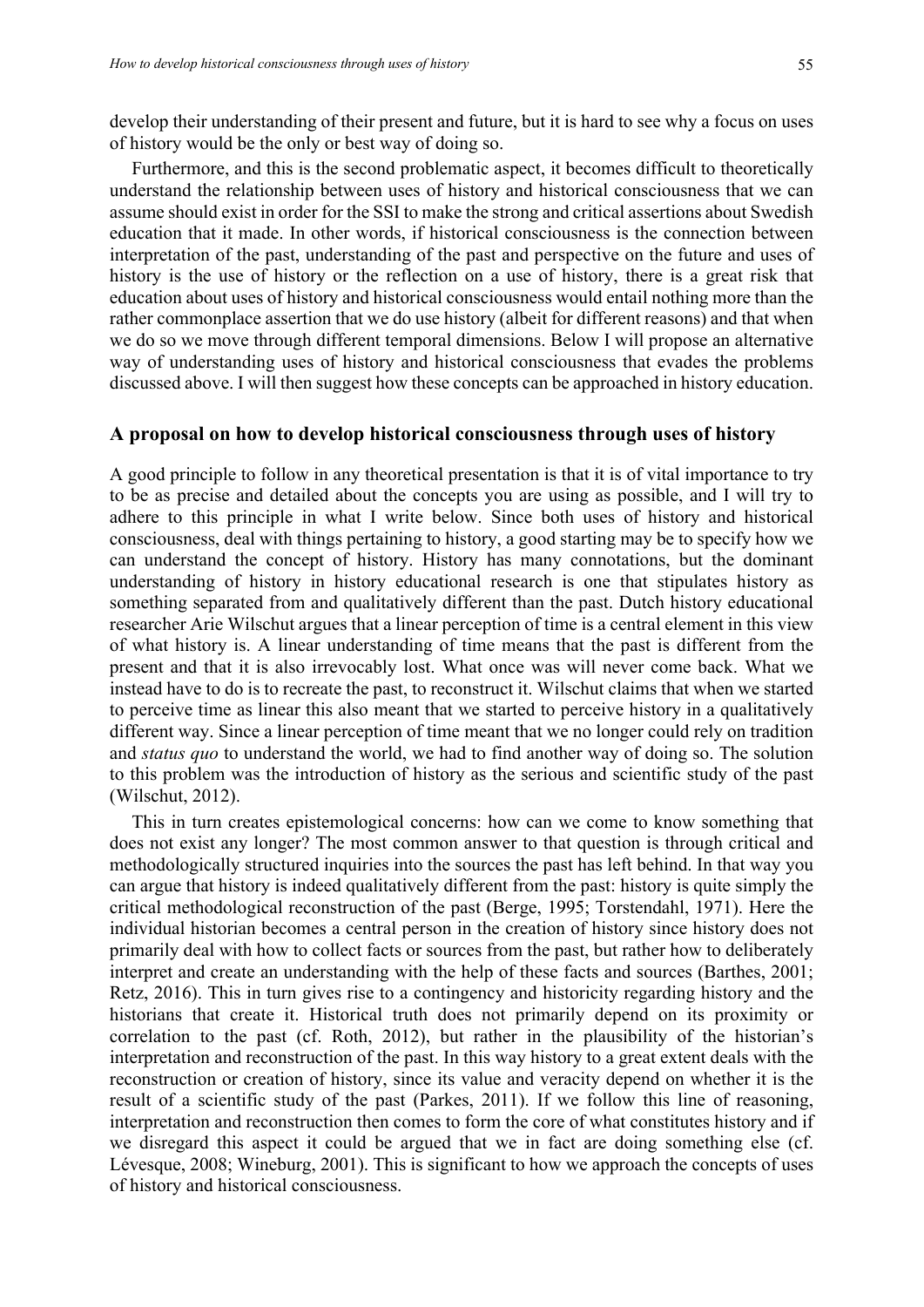To begin outlining what historical consciousness may be, we can return to German historian Karl-Ernst Jeismann's view of the concept:

By historical consciousness we mean the permanent presence of the awareness that mankind and all social institutions and forms of co-existence created by us exist in time, i.e. they have an origin and a future and represent nothing unchangeably or unconditionally […]. Besides the mere knowledge of or interest in history a historical consciousness also incorporates the relationship between interpretation of the past, understanding of the present and perspective on the future. Since history cannot be perceived as an image of past realities but can only be made aware through selection and interpretive reconstruction, historical consciousness is the awareness that the past is present in representations and conceptions. "History is the reconstruction, by and for the living, of dead people's lives. Thus history is born through the con-temporary interest that thinking, suffering and acting people have for exploring the past" […] (Jeismann, 1979, p. 42).

Here we have an understanding of historical consciousness that looks rather different than the one Bernard Eric Jensen, the SSI present and the majority of Swedish history educational research presents, which in and of itself is quite remarkable. Historical consciousness is here defined as an awareness of how the human condition is characterized by historicity. By historicity we mean that everything is historical, i.e. that it exists in time and is contingent on historical factors (this also refers to history itself). Historical consciousness in this view does not deal with multi-chronological connections, but rather with a kind of approach or attitude towards history in particular, and our existence in general. We live in a world that is contingent on how we interpret and understand it, and history is also contingent on our interpretation and understanding. In this way you can also understand historical consciousness as related to an understanding of history as something separated from the past and it could be perceived as a kind of meta cognitive or meta historical understanding of how all history is reconstructed from traces of a past that does not exist any longer. Through an awareness of how past, present and future perspectives are temporally separated and qualitatively different but also dependent on each other, we can reach an awareness of historicity, i.e. historical consciousness (cf. Rüsen, 2006). This view of historical consciousness avoids equating it to whether we can connect past, present, and future perspectives, but instead tells us something about what this may do to our understanding of history.

This is of great significance to how we come to understand uses of history and its connection to historical consciousness. If we understand historical consciousness as related to how we understand and approach history from the perspective of historicity, it is theoretically and analytically difficult to see how it is related to an understanding of uses of history as related to what aims we can have for using or communicating history. Uses of history will then deal with the underlying content or purpose of a historical narrative rather than a particular understanding of history. For this reason, I have proposed an extended way of approaching uses of history. The typology that Klas-Göran Karlsson (2014) has developed deals with how we may use history to achieve certain aims, in other words there is a goal related aspect of a use of history. Considering this, I think that we should call Karlsson's typology a *teleological use of history*. If we are interested in how history can be used in a way that resonates with the historicity and contingency of history highlighted by the quotation from Jeismann above, I suggest that we should focus on *how* history is presented, rather than with what purpose it was done so.

Consequently, I want to introduce another dimension to uses of history that I have chosen to call *narratological uses of history*. We can understand uses of history as a narrative proposition: whenever we disseminate something historical, we do that by narrating it in written or oral form. By borrowing and modifying German historian Jörn Rüsen's typology of historical narratives (Rüsen, 2012), we can discern three different types of narratological uses of history: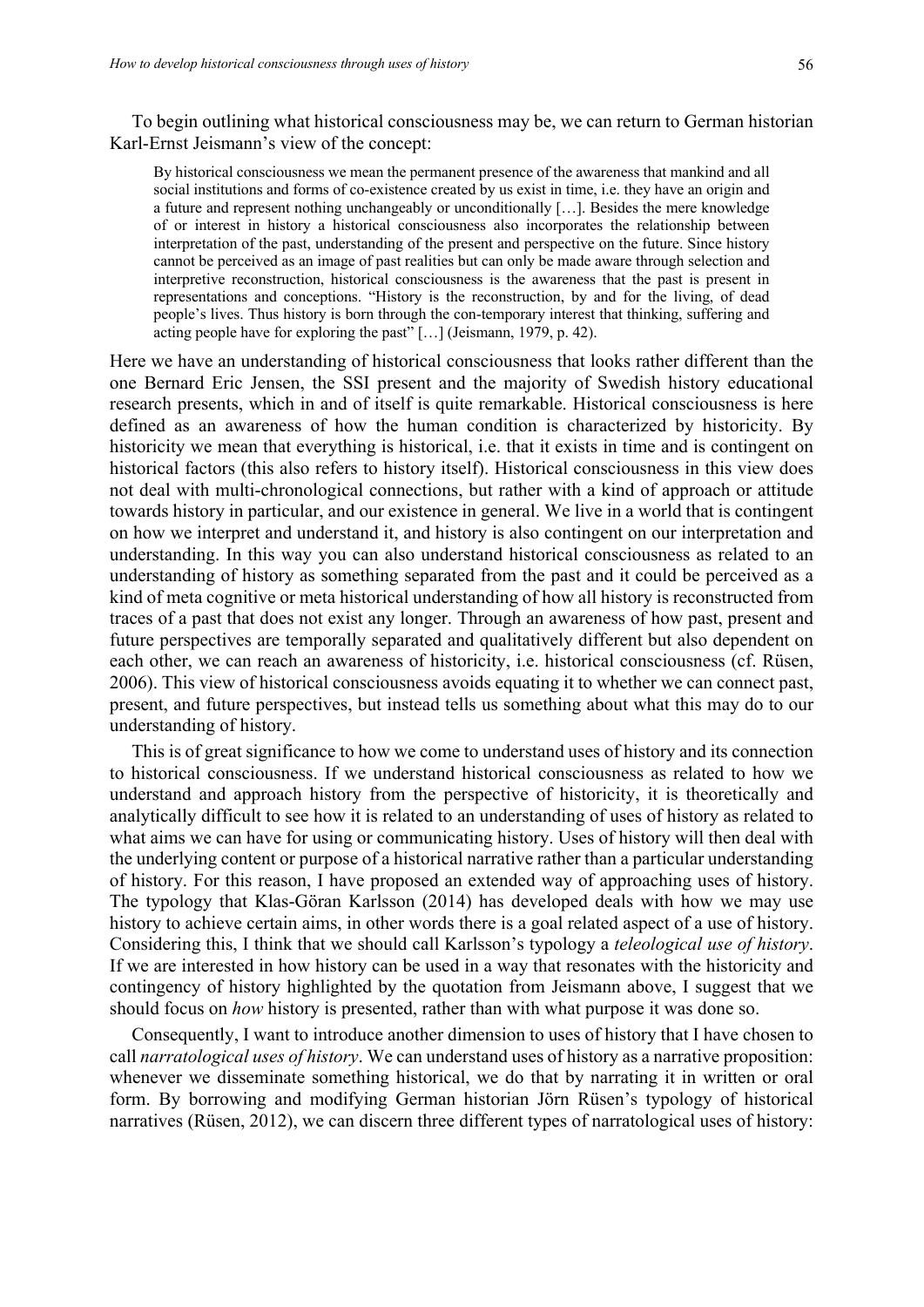- A *traditional* narratological use of history applies a historical narrative that presents history in a factual way, as something impervious to interpretation and reconstruction;
- A *critical* narratological use of history uses the historical narrative to question, critique or show alternative historical explanations;
- A *genetic* narratological use of history presents a historical narrative that acknowledges how history is a result of interpretation and meaning-making and therefore also is dynamic in character (Thorp, 2016).

In other words, if we understand historical consciousness as awareness of historicity, then we can claim that historical consciousness should be understood as a kind of epistemic stance towards history. If we are aware that history is always the result of interpretation and reconstruction that we make, that history is inherently contextually contingent, we have a different kind of understanding of history than if we did not have that awareness. These different understandings of history correspond to the narratological uses of history stipulated above. A traditional narratological use of history disregards how history is always and irrevocably a result of interpretation and reconstruction and instead presents history as similar to the past. A critical narratological use of history uses history in a way that can be perceived as a kind of intermediate position between the traditional and genetic uses, since history is presented as contingent on interpretation and perspective, but that there is one plausible way of understanding history. This means that the perspective of the user of history is not acknowledged. This can either result in a relativistic way of understanding history (in the sense that all historical narratives are equally true), or in an understanding that claims that some historical narratives are true in the traditional sense and that others are false or wrong. A genetic narratological use of history instead focuses on how all historical narratives and all approaches to history are characterized by interpretation, perspective and meaning-making and is therefore contingent on these. Here we can discern a close theoretical connection to historical consciousness as it has been described above. Furthermore, we also have a closer connection to other popular concepts in history education such as historical thinking (Lee, 2006; Lévesque & Clark, 2018), historical reasoning (van Boxtel & van Drie, 2018), historical empathy (Endacott & Brooks, 2018; Retz, 2018) and the historiographic gaze (Parkes, 2011), since it emphasizes cognitive or epistemological aspects of history and our understanding thereof. What relevance does this have for history education, then?

#### **To teach uses of history and develop historical consciousness**

From what was written above, we can discern a distinct approach to history education that teaches uses of history in order to develop students' historical consciousness. At the most fundamental level this entails history education that stresses the importance of the individual's own perspective and own pre-conceptions for how he or she will understand or approach history. With this view, the teacher and students appear as creators and disseminators of history since history always has to be reconstructed and reproduced, particularly so in history education. This gives the individual teacher and student a lot of agency, but at the same time a lot of responsibility. History education that is directed towards developing students' historical consciousness should thus be focused on stimulating reflections on how history is presented and how we can come to claim that we know the past. This does not mean that we should abandon substantive or content knowledge of history to instead foster an ability to critically scrutinize historical pieces of information, something that has been perceived as problematic by some Swedish teachers (Persson, 2017). Instead it could mean that you accompany a historical narrative with simple questions such as "How can we know that?," "What does that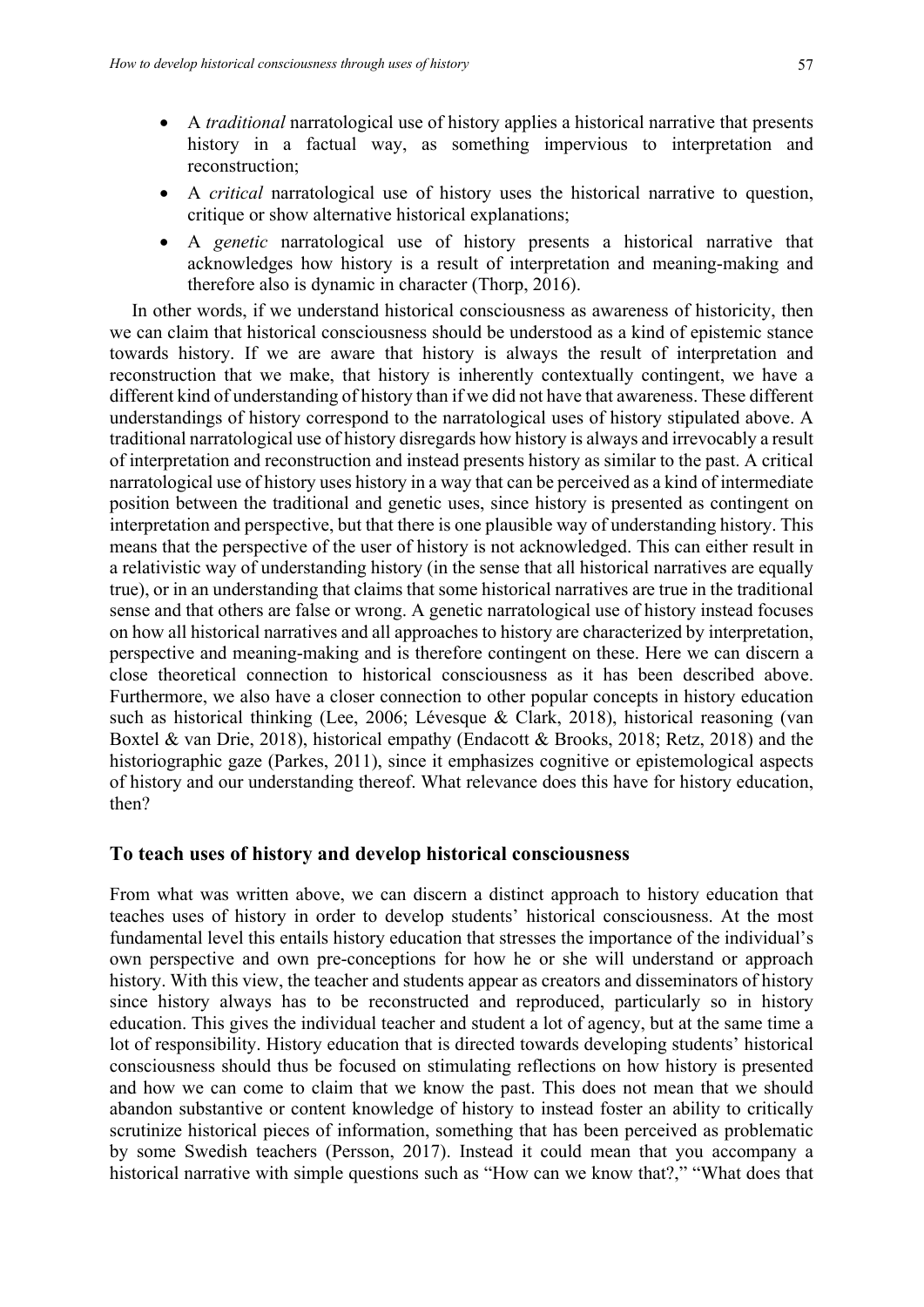mean?" or "Why is this particular event narrated in this way?," with the purpose of inspiring students to gaze beyond the narrative at hand.

Furthermore, it could be argued that content or substantive knowledge of history always should be the starting point for any history education that wants to develop students' historical consciousness: through meeting narratives detailing other ways of living and understanding the world, students are given an opportunity to grasp how their own existence is characterized and affected by historicity and that what they perceive to absolutely normal and natural in fact is dynamic and subject to change because of its historical contingency. The teacher's task can here be to try to encourage and enable students to meet history both cognitively and emotionally instead of just discarding it as strange or stupid. When this has been established, more theoretical aspects of history can be used to develop students' historical understanding further.

To more systematically work with uses of history in history education in order to develop students' historical consciousness, I suggest that teachers focus on the narratological uses of history stipulated above. The advantages here are that the theoretical connection between uses of history and historical consciousness is evident, that theoretical perspectives can be more easily introduced in history education and that the analysis of uses of history can be made at the textual level. To illustrate this, we can return to the textbook quotation that was presented above:

The Cold War started in Eastern Europe. When World War II ended the Russian army [sic!] controlled the whole area between the border of the Soviet Union and Berlin. Stalin knew to take advantage of this situation. He wanted to create a belt of friendly nations along the Soviet border, and during the following years he made sure that Poland, Czechoslovakia, Hungary, Romania and Bulgaria were given communist governments. They made treaties with the Soviet Union, and they all had to accommodate Russian troops [sic!] within their borders. In reality they became servant states to the Soviet Union (Öhman, 1996).

If we analyse this quotation by applying narratological uses of history, we can discern that the textbook quotation manifests a traditional narratological use of history. The text is written from what could be called a zero or null perspective with the result that the content is given a factual character and we are given no indications of history's contingency on interpretation, perspective and meaning-making. History education that would use this presentation of the origins of the Cold War to confirm a certain understanding of this historical event could be problematic with regard to what is generally held to characterize history and also regarding what is stipulated in the Swedish history syllabus concerning how an aim of history education is to foster reflection in order to further tolerance and respect for the Other (Swedish National Agency for Education, 2018). History education could then instead contribute to reproducing one particular perspective among many on the past.

Through narratological uses of history, history teachers as well as students of history are then provided with a theoretical tool that could help them destabilize the textbook narrative and scrutinize the origins and view of history and the world that may lie behind what they are presented with, that is, it would direct them towards regarding the narrative as reconstruction of the past that is contingent on a variety of factors. This does not necessarily entail that they should discard or disregard what is written, but rather curiously investigate the text as a reproduction of the past. Further help here could be the use of theoretical concepts such as historical thinking, historical empathy, historical reasoning and the historiographic gaze since these valuable concepts deal more specifically with these reconstructive aspects of history. Other competing views on the same event could certainly also help an analysis of the narrative's content, but it could also suffice to just ask questions like "How can we know that?," or "Why is X presented in this way" to get at the more theoretical aspects of history that lie behind the development of an historical consciousness. This would perhaps be a welcome contribution to history teachers that struggle with having to cover a vast content. Finally, it seems as if we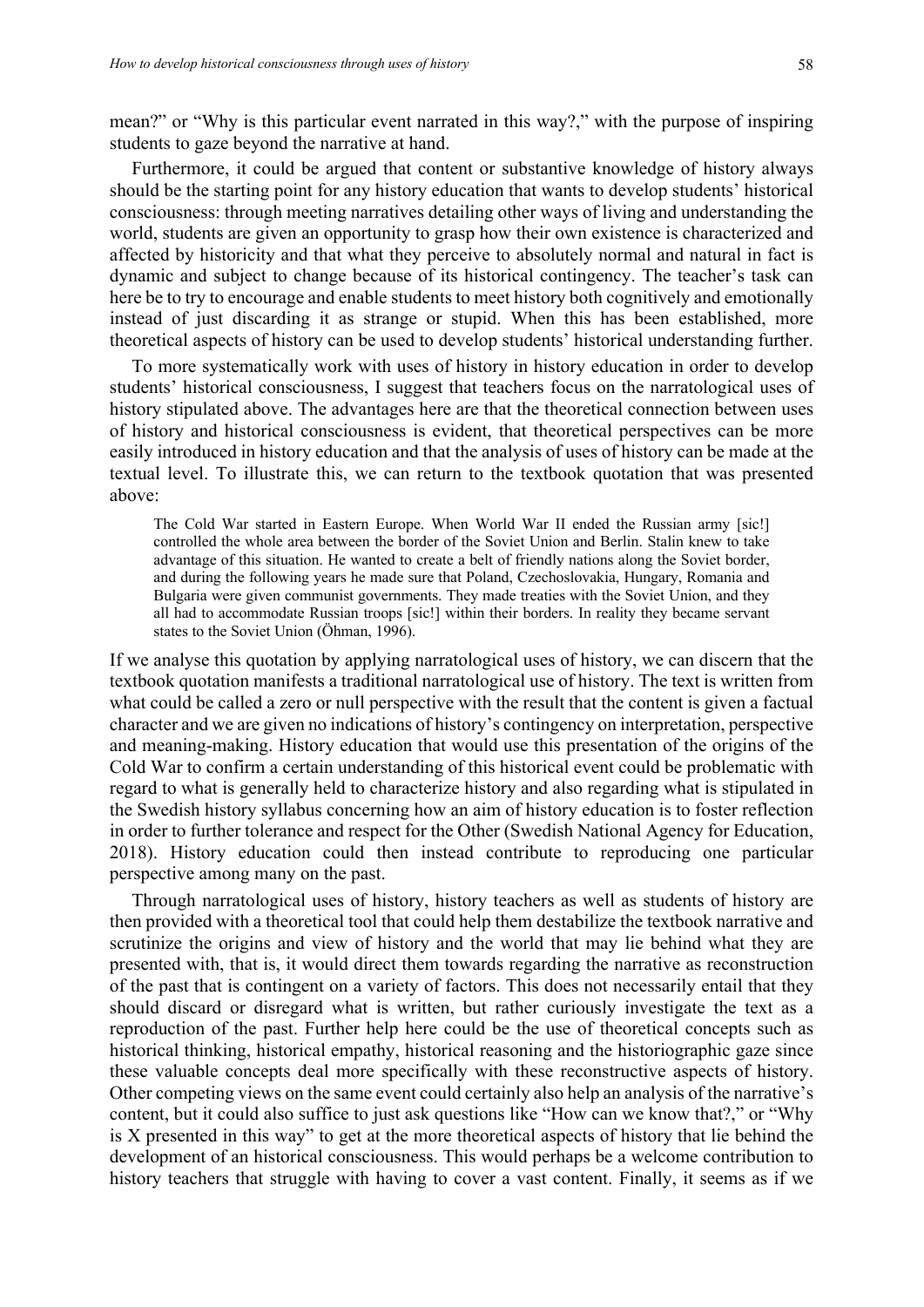would have a theoretically valid way of claiming that we can develop historical consciousness through uses of history.

#### **Concluding comments**

In conclusion I would like to emphasize that the Swedish Schools Inspectorate's (SSI) critique that Swedish history education cannot contribute to developing students' historical consciousness since it does not focus on uses of history should be problematized and discussed further. To begin with, and as I have tried to show above, the theoretical assumptions that lie behind the SSI's conclusion, and to some extent what has been written in Swedish history educational research on the relationship between uses of history and historical consciousness, can be questioned. In a Swedish history educational context these are pressing concerns since the central aim of history education in Sweden is to develop students' historical consciousnesses. Without a theoretical discussion of how this may happen, Swedish history teachers are likely to be completely left in the dark when trying to implement the central aim of the history syllabus. My hope is that the present text in some way can contribute to a discussion of how we should or could conduct history education that indeed would contribute to developing students' historical consciousness through a focus on uses of history.

#### **References**

- Ammert, N. (2008). *Det osamtidigas samtidighet: Historiemedvetande i svenska historieläroböcker under hundra år.* Uppsala: Sisyfos.
- Barthes, R. (2001). The Discourse of History. In K. Jenkins (Ed.), *The Postmodern History Reader* (pp. 120–123). New York: Routledge.
- Berge, A. (1995). *Att begripa det förflutna: Förklaring, klassificering, kolligation inom historievetenskapen*. Lund: Studentlitteratur.
- Clark, A., & Grever, M. (2018). Historical Consciousness: Conceptualizations and educational applications. In *The Wiley International Handbook of History Teaching and Learning* (pp. 177–201). https://doi.org/10.1002/9781119100812.ch7
- Eliasson, P., Alvén, F., Rosenlund, D., Rudnert, J., & Zander, U. (2012). "Det är smart att använda historia i nya händelser..." Historiebruk i skola och samhälle. In P. Eliasson, K. Hammarlund, E. Lund, & C. T. Nielsen (Eds.), *Historiedidaktik i Norden 9* (pp. 257–278). Malmö; Halmstad: Malmö högskola; Högskolan i Halmstad.
- Endacott, J. L., & Brooks, S. (2018). Historical Empathy: Perspectives and responding to the past. In *The Wiley International Handbook of History Teaching and Learning* (pp. 203– 225). https://doi.org/10.1002/9781119100812.ch8
- Jeismann, K.-E. (1979). Geschichtsbewußtsein. In K. Bergmann, A. Kuhn, J. Rüsen, & G. Schneider (Eds.), *Handbuch der Geschichtsdidaktik* (1st ed., Vols. 1–1, pp. 42–45). Düsseldorf: Pädagogischer Verlag Schwann.
- Jensen, B. E. (1997). Historiemedvetande—Begreppsanalys, samhällsteori, didaktik. In C. Karlegärd & K.-G. Karlsson (Eds.), *Historiedidaktik* (pp. 49–81). Lund: Studentlitteratur.
- Karlsson, K.-G. (2014). Historia, historiedidaktik och historiekultur—Teori och perspektiv. In K.-G. Karlsson & U. Zander (Eds.), *Historien är närvarande: Historiedidaktik som teori och tillämpning* (pp. 13–89). Lund: Studentlitteratur.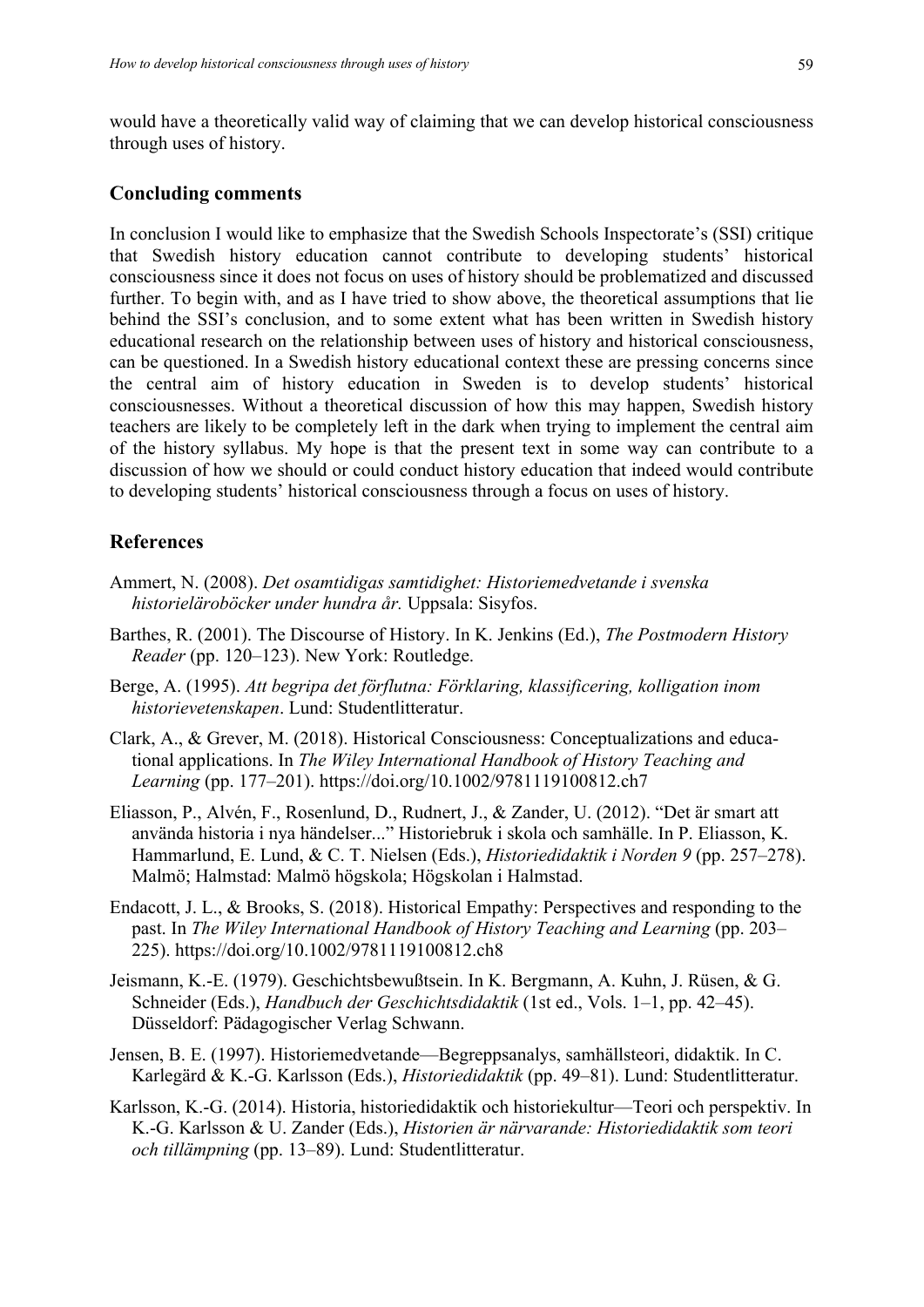- Körber, A. (2016). Translation and its discontents II: A German perspective. *Journal of Curriculum Studies, 48*(4), 440–456.
- Lee, P. (2006). Understanding History. In P. Seixas (Ed.), *Theorizing Historical Consciousness* (pp. 129–164). Toronto: University of Toronto Press.
- Lévesque, S. (2008). *Thinking historically: Educating students for the twenty-first century*. Toronto: Buffalo.
- Lévesque, S., & Clark, P. (2018). Historical Thinking: Conceptualizations and educational applications. In *The Wiley International Handbook of History Teaching and Learning* (pp. 117–148). https://doi.org/10.1002/9781119100812.ch5
- Nordgren, K. (2016). How to Do Things With History: Use of History as a link between historical consciousness and historical culture. *Theory & Research in Social Education, 44*(4), 479–504. https://doi.org/10.1080/00933104.2016.1211046
- Öhman, C. (1996). *Rondo Historia 3* (1st ed., Vols. 1–3). Retrieved from http://www.boktipset.se/bok/rondo-historia-ar-7-9
- Parkes, R. J. (2011). *Interrupting History: Rethinking history curriculum after "The End of History."* New York: Peter Lang Publishing.
- Persson, A. (2017). *Lärartillvaro och historieundervisning: Innebörder av ett nytt uppdrag i de mätbara resultatens tid*. Umeå: Umeå universitet.
- Retz, T. (2016). The structure of historical inquiry. *Educational Philosophy and Theory, 48*(4), 503–517. https://doi.org/10.1080/00131857.2015.1101365
- Retz, T. (2018). *Empathy and History: Historical understanding in re-enactment, hermeneutics and education*. Berghahn Books.
- Roth, P. A. (2012). The Pasts. *History & Theory, 51*, 313–339.
- Rüsen, J. (2006). Historical Consciousness: Narrative, Structure, Moral Function, and Ontogenetic Development. In P. Seixas (Ed.), *Theorizing Historical Consciousness* (pp. 63–85). Toronto: University of Toronto Press.
- Rüsen, J. (2012). Tradition: A Principle of Historical Sense-Generation and Its Logic and Effect in Historical Culture. *History and Theory, 51*(4), 45–59.
- Seixas, P. (2016). Translation and its discontents: Key concepts in English and German history education. *Journal of Curriculum Studies, 48*(4), 427–439.
- Skolinspektionen. (2015). *Undervisningen i historia*. Stockholm: Skolinspektionen.
- Swedish National Agency for Education. (2018). *Curriculum for the compulsory school, preschool class and school-age educare*. Stockholm: Norstedts.
- Thorp, R. (2013). The Concept of Historical Consciousness in Swedish History Didactical Research. In J. Wojdon (Ed.), *Cultural and Religious Diversity and Its Implications for History Education* (pp. 207–224). Schwalbach: Wochenschau Verlag.
- Thorp, R. (2016). *Uses of history in history education*. Umeå: Umeå universitet.
- Thorp, R. (2017). Deconstructing Karlsson, part 1: Historical consciousness. *Historical Encounters, 4*(2), 1–10.
- Torstendahl, R. (1971). *Introduktion till historieforskningen: Historia som vetenskap* (2nd ed.). Stockholm: Natur och kultur.